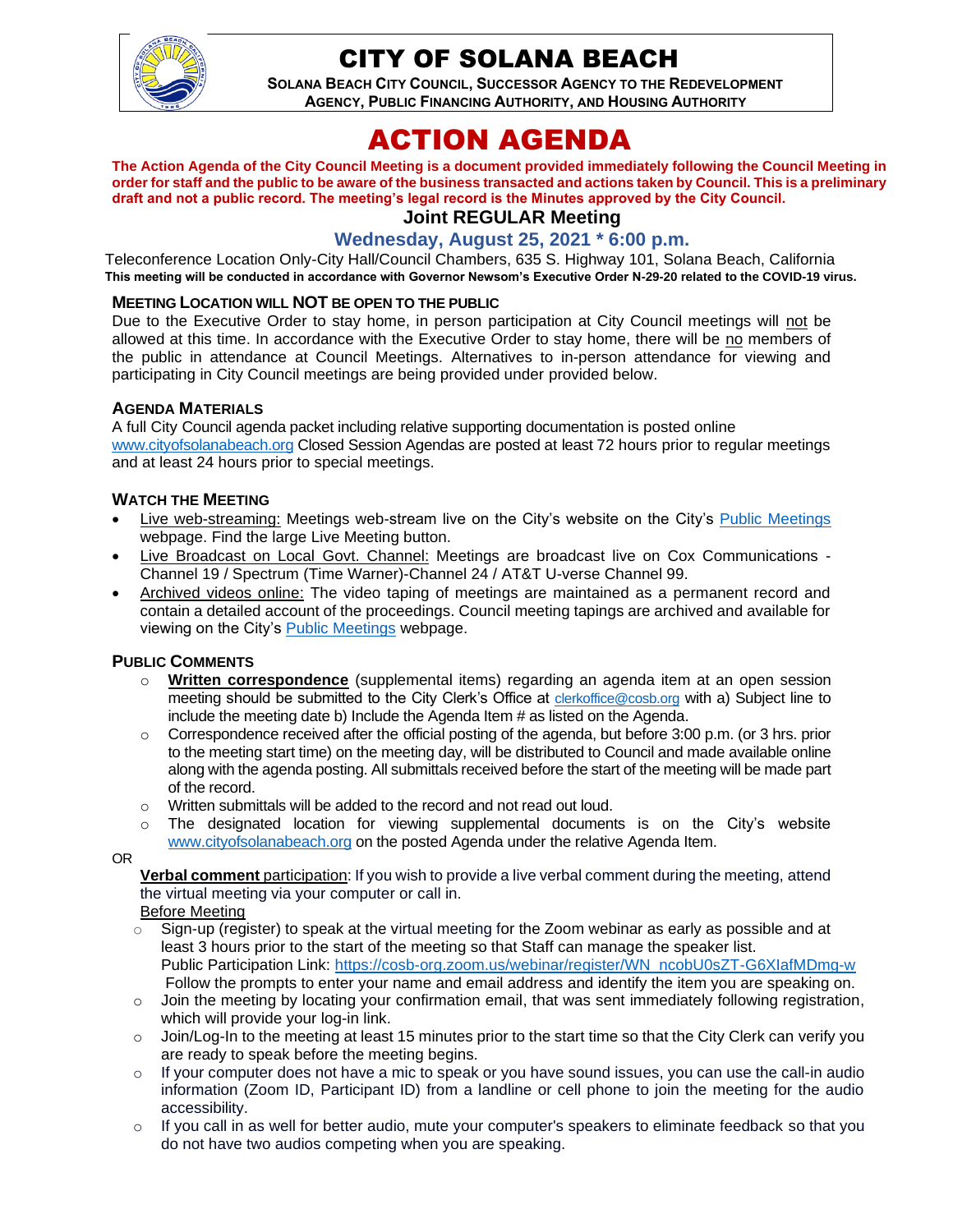During Meeting:

- o Choose Gallery View to see the presentations, when applicable.
- o Participants will be called upon from those who have Registered and their name is identified by the City Clerk calling from the registration list. You will be called on by name and unmuted by the meeting organizer and then you may provide comments for the allotted time. Allotted speaker times are listed under each [Agenda s](https://urldefense.proofpoint.com/v2/url?u=https-3A__www.ci.solana-2Dbeach.ca.us_index.asp-3FSEC-3DF0F1200D-2D21C6-2D4A88-2D8AE1-2D0BC07C1A81A7-26Type-3DB-5FBASIC&d=DwMFaQ&c=euGZstcaTDllvimEN8b7jXrwqOf-v5A_CdpgnVfiiMM&r=1XAsCUuqwK_tji2t0s1uIQ&m=C7WzXfOw2_nkEFMJClT55zZsF4tmIf_7KTn0o1WpYqI&s=3DcsWExM2_nx_xpvFtXslUjphiXd0MDCCF18y_Qy5yU&e=)ection.

#### **SPECIAL ASSISTANCE NEEDED** - AMERICAN DISABILITIES ACT TITLE 2

In compliance with the Americans with Disabilities Act of 1990, persons with a disability may request an agenda in appropriate alternative formats as required by Section 202. Any person with a disability who requires a modification or accommodation in order to participate in a meeting should direct such request to the City Clerk's office (858) 720-2400 [clerkoffice@cosb.org](mailto:EMAILGRP-CityClerksOfc@cosb.org) at least 72 hours prior to the meeting.

| <b>CITY COUNCILMEMBERS</b> |                                      |                                        |                                              |                                                   |
|----------------------------|--------------------------------------|----------------------------------------|----------------------------------------------|---------------------------------------------------|
| Lesa Heebner, Mayor        |                                      |                                        |                                              |                                                   |
|                            | <b>Kristi Becker</b><br>Deputy Mayor | <b>Kelly Harless</b><br>Councilmember  | David A. Zito<br>Councilmember<br>District 1 | <b>Jewel Edson</b><br>Councilmember<br>District 3 |
|                            | Gregory Wade<br><b>City Manager</b>  | Johanna Canlas<br><b>City Attorney</b> |                                              | Angela Ivey<br><b>City Clerk</b>                  |

#### **SPEAKERS:**

See Public Participation on the first page of the Agenda for publication participation options.

#### **READING OF ORDINANCES AND RESOLUTIONS:**

Pursuant to [Solana Beach Municipal Code](https://www.codepublishing.com/CA/SolanaBeach/) Section 2.04.460, at the time of introduction or adoption of an ordinance or adoption of a resolution, the same shall not be read in full unless after the reading of the title, further reading is requested by a member of the Council. If any Councilmember so requests, the ordinance or resolution shall be read in full. In the absence of such a request, this section shall constitute a waiver by the council of such reading.

# **CALL TO ORDER AND ROLL CALL:**

# **CLOSED SESSION REPORT:**

# **FLAG SALUTE:**

#### **PROCLAMATIONS/CERTIFICATES:** *Ceremonial*

Solana Beach Little League

# **APPROVAL OF AGENDA:**

# **COUNCIL ACTION: Approved 5/0**

# **ORAL COMMUNICATIONS:**

*Note to Public: Refer to Public Participation for information on how to submit public comment.*  This portion of the agenda provides an opportunity for members of the public to address the City Council on items relating to City business and not appearing on today's agenda by having submitted written comments for the record to be filed with the record or by registering to join the virtual meeting online to speak live, per the Public Participation instructions on the Agenda. Comments relating to items on this evening's agenda are taken at the time the items are heard. Pursuant to the Brown Act, no action shall be taken by the City Council on public comment items.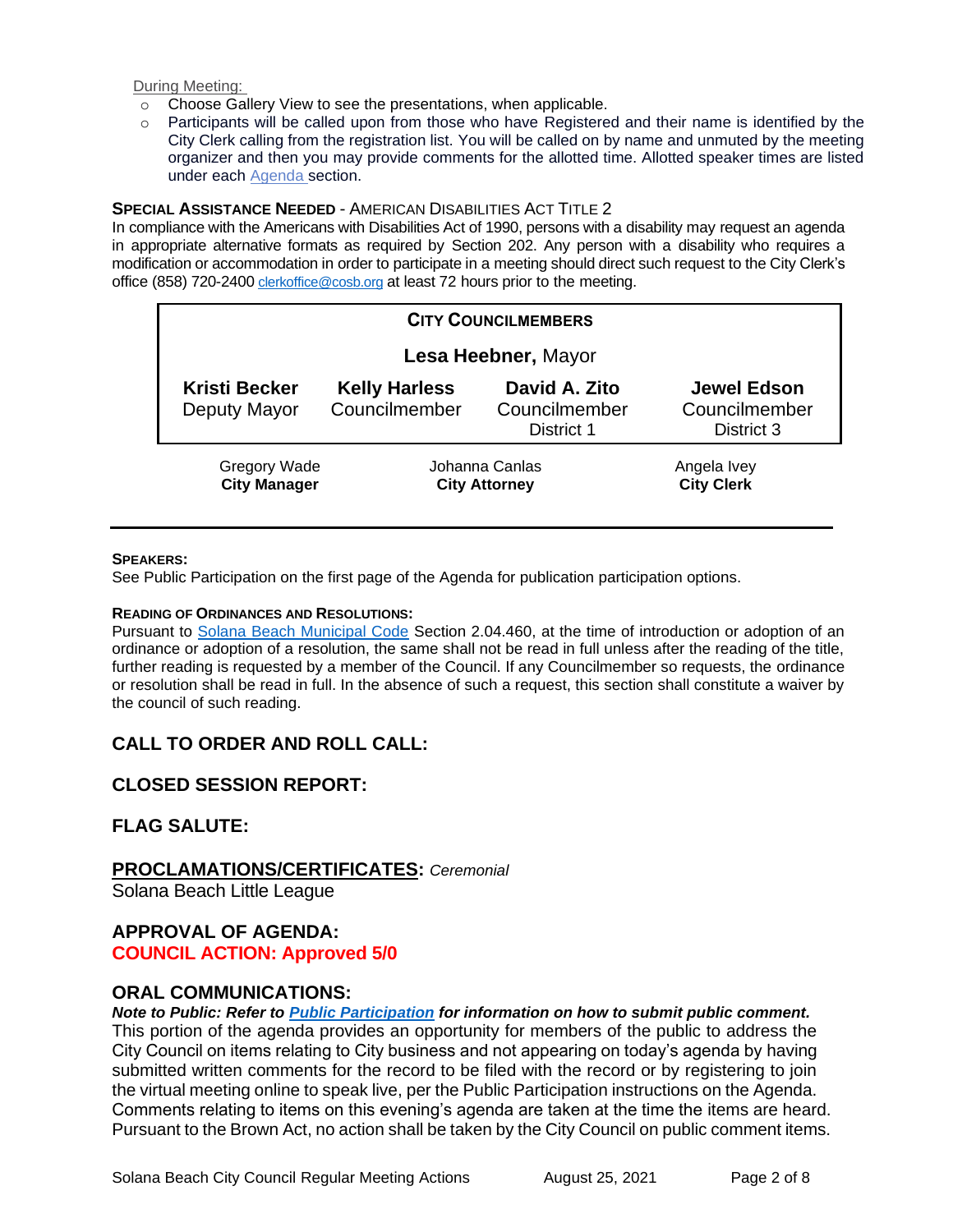Council may refer items to the City Manager for placement on a future agenda. The maximum time allotted for each speaker is THREE MINUTES (SBMC 2.04.190).

# **COUNCIL COMMUNITY ANNOUNCEMENTS / COMMENTARY:**

*An opportunity for City Council to make brief announcements or report on their activities. These items are not agendized for official City business with no action or substantive discussion.* 

## **A. CONSENT CALENDAR:** (Action Items) (A.1. - A.4.)

*Note to Public: Refer to Public Participation for information on how to submit public comment.* 

Items listed on the Consent Calendar are to be acted in a single action of the City Council unless pulled for discussion.

Any member of the public may address the City Council on an item of concern by submitting written correspondence for the record to be filed with the record or by registering to join the virtual meeting online to speak live, per the Public Participation instructions on the Agenda. The maximum time allotted for each speaker is THREE MINUTES (SBMC 2.04.190).

Those items removed from the Consent Calendar by a member of the Council will be trailed to the end of the agenda, while Consent Calendar items removed by the public will be discussed immediately after approval of the Consent Calendar.

# **A.1. Minutes of the City Council.**

Recommendation: That the City Council

1. Approve the Minutes of the following City Council meetings June 9, 2021 and July 14, 2021.

#### [Item A.1. Report \(click here\)](https://solanabeach.govoffice3.com/vertical/Sites/%7B840804C2-F869-4904-9AE3-720581350CE7%7D/uploads/Item_A.1._Report_(click_here)_08-25-21_O.pdf)

*Posted Reports & Supplemental Docs contain records up to the cut off time, prior to the start of the meeting, for processing new submittals. The final official record containing handouts, PowerPoints, etc. can be obtained through a Records Request to the City Clerk's Office.*

**COUNCIL ACTION: Approved 5/0**

**A.2. Register Of Demands.** (File 0300-30)

Recommendation: That the City Council

1. Ratify the list of demands for June 19, 2021 – August 6, 2021.

[Item A.2. Report \(click here\)](https://solanabeach.govoffice3.com/vertical/Sites/%7B840804C2-F869-4904-9AE3-720581350CE7%7D/uploads/Item_A.2._Report_(click_here)_08-25-21_O.pdf)

*Posted Reports & Supplemental Docs contain records up to the cut off time, prior to the start of the meeting, for processing new submittals. The final official record containing handouts, PowerPoints, etc. can be obtained through a Records Request to the City Clerk's Office.*

**COUNCIL ACTION: Approved 5/0**

#### **A.3. General Fund Budget Adjustments for Fiscal Year 2021/22.** (File 0330-30)

Recommendation: That the City Council

1. Receive the report listing changes made to the Fiscal Year 2021-2022 General Fund Adopted Budget.

#### [Item A.3. Report \(click here\)](https://solanabeach.govoffice3.com/vertical/Sites/%7B840804C2-F869-4904-9AE3-720581350CE7%7D/uploads/Item_A.3._Report_(click_here)_08-25-21_O.pdf)

*Posted Reports & Supplemental Docs contain records up to the cut off time, prior to the start of the meeting, for processing new submittals. The final official record containing handouts, PowerPoints, etc. can be obtained through a Records Request to the City Clerk's Office.*

**COUNCIL ACTION: Approved 5/0**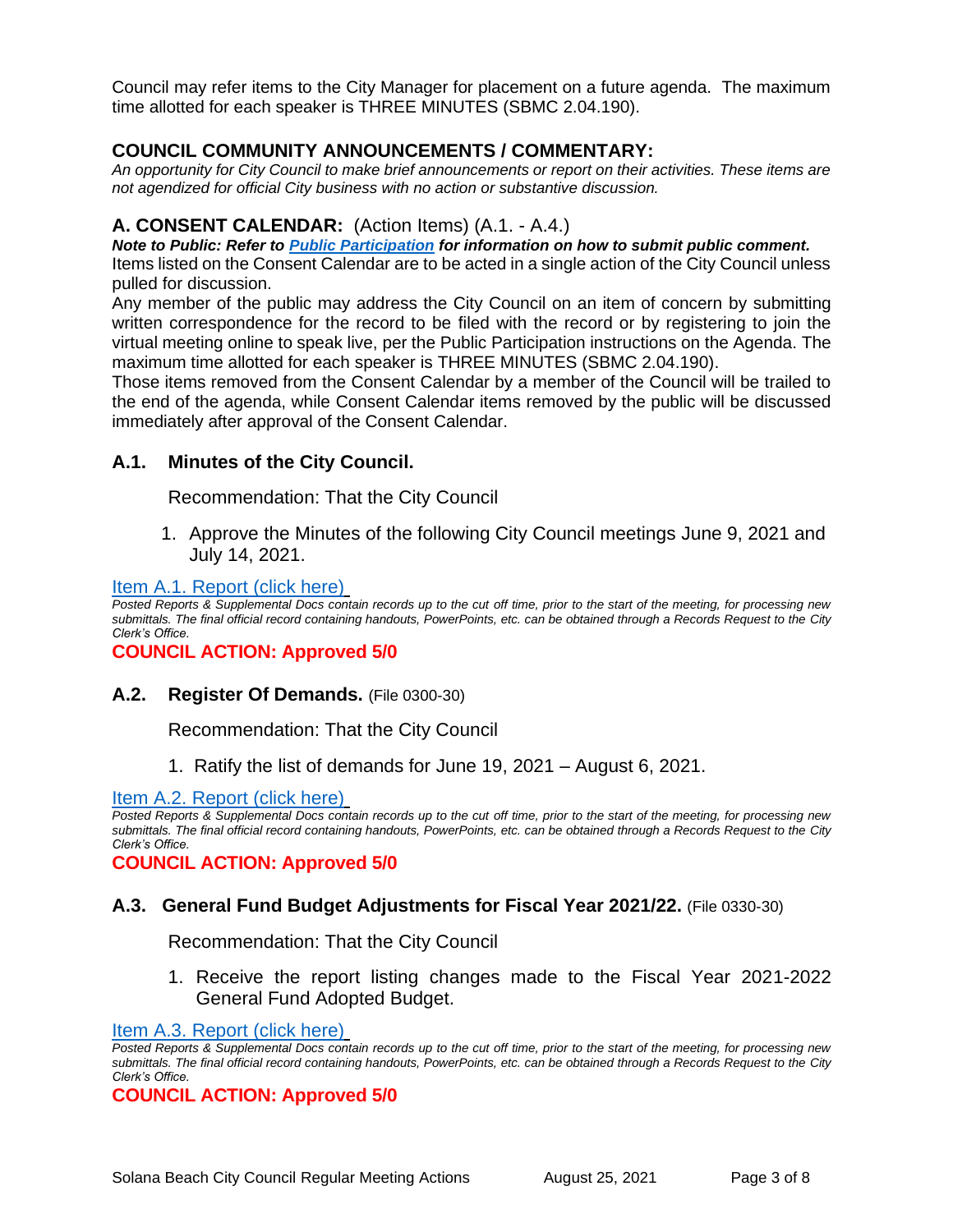# **A.4. Destruction of Obsolete Records.** (File 170-50)

Recommendation: That the City Council

1. Adopt **Resolution 2021-099** authorizing the destruction of officially obsolete records.

#### [Item A.4. Report \(click here\)](https://solanabeach.govoffice3.com/vertical/Sites/%7B840804C2-F869-4904-9AE3-720581350CE7%7D/uploads/Item_A.4._Report_(click_here)_08-25-21_O.pdf)

*Posted Reports & Supplemental Docs contain records up to the cut off time, prior to the start of the meeting, for processing new submittals. The final official record containing handouts, PowerPoints, etc. can be obtained through a Records Request to the City Clerk's Office.*

## **COUNCIL ACTION: Approved 5/0**

# **B. PUBLIC HEARINGS:** (B.1.)

#### *Note to Public: Refer to Public Participation for information on how to submit public comment.*

Any member of the public may address the City Council on an item of concern by submitting written correspondence for the record to be filed with the record or by registering to join the virtual meeting online to speak live, per the Public Participation instructions on the Agenda. The maximum time allotted for each speaker is THREE MINUTES (SBMC 2.04.190).

An applicant or designee(s) for a private development/business project, for which the public hearing is being held, is allotted a total of fifteen minutes to speak, as per SBMC 2.04.210. A portion of the fifteen minutes may be saved to respond to those who speak in opposition. All other speakers have three minutes each.

After considering all of the evidence, including written materials and oral testimony, the City Council must make a decision supported by findings and the findings must be supported by substantial evidence in the record.

#### **B.1. 640 N. Granados Ave., Applicant: Barnes, Case DRP-20-003/SDP20-007.** (File 0600-40)

Recommendation: The proposed project meets the minimum zoning requirements under the SBMC, may be found to be consistent with the General Plan and may be found, as conditioned, to meet the discretionary findings required as discussed in this report to approve a DRP and SDP. Therefore, Staff recommends that the City Council:

- 1. Conduct the Public Hearing: Open the Public Hearing, Report Council Disclosures, Receive Public Testimony, and Close the Public Hearing.
- 2. Find the project exempt from the California Environmental Quality Act pursuant to Section 15303 of the State CEQA Guidelines; and
- 3. If the City Council makes the requisite findings and approves the project, adopt **Resolution 2021-100** conditionally approving a DRP and SDP to remodel and add to an existing single-family residence with a two-car garage and perform associated site improvements at 640 N. Granados Avenue, Solana Beach.

[Item B.1. Report \(click here\)](https://solanabeach.govoffice3.com/vertical/Sites/%7B840804C2-F869-4904-9AE3-720581350CE7%7D/uploads/Item_B.1._Report_(click_here)_08-25-21_O.pdf)

[Item B.1. Supplemental Docs \(updated 8-25-21 at 3:50pm\)](https://solanabeach.govoffice3.com/vertical/Sites/%7B840804C2-F869-4904-9AE3-720581350CE7%7D/uploads/Item_B.1._Supplemental_Docs_(upd._8-25_340pm)_-_O.pdf)

*Posted Reports & Supplemental Docs contain records up to the cut off time, prior to the start of the meeting, for processing new submittals. The final official record containing handouts, PowerPoints, etc. can be obtained through a Records Request to the City Clerk's Office.*

**COUNCIL ACTION: Approved 5/0 to close the public hearing. COUNCIL ACTION: Approved 5/0**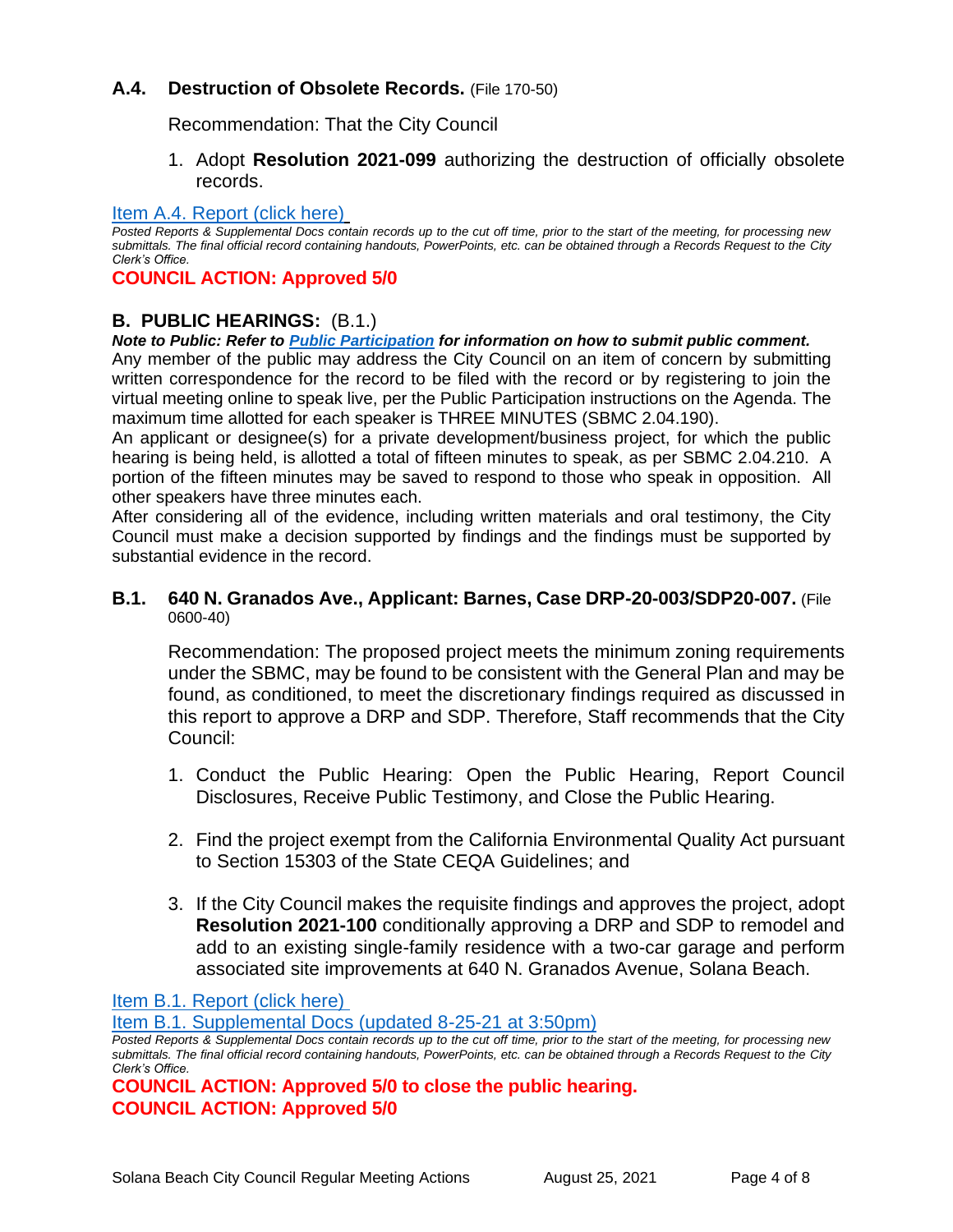# **C. STAFF REPORTS: (C.1. – C.5.)**

*Note to Public: Refer to Public Participation for information on how to submit public comment.*  Any member of the public may address the City Council on an item of concern by submitting written correspondence for the record to be filed with the record or by registering to join the virtual meeting online to speak live, per the Public Participation instructions on the Agenda. The maximum time allotted for each speaker is THREE MINUTES (SBMC 2.04.190).

**C.1. Proposed Building Electrification and Electric Vehicle Charging Infrastructure Amendments to the 2019 Edition of the California Building Standards Code that Would Exceed the Minimum Energy Efficiency Standards Established by the State (Reach Codes).** (File 0600-05)

Recommendation: That the City Council

1. Discuss and provide direction to Staff regarding the development of Building Electrification and Electric Vehicle Charging Infrastructure Reach Codes.

[Item C.1. Report \(click here\)](https://solanabeach.govoffice3.com/vertical/Sites/%7B840804C2-F869-4904-9AE3-720581350CE7%7D/uploads/Item_C.1._Report_(click_here)_08-25-21_O.pdf) 

Item C.1. [Supplemental Docs \(upd. 8-25-21](https://solanabeach.govoffice3.com/vertical/Sites/%7B840804C2-F869-4904-9AE3-720581350CE7%7D/uploads/Item_C.1._Supplemental_Docs_(upd_8-25_450pm)_-_O.pdf) at 4:55pm) [PowerPoint](https://solanabeach.govoffice3.com/vertical/Sites/%7B840804C2-F869-4904-9AE3-720581350CE7%7D/uploads/C.1._Powerpoint_presented_by_Staff.pdf) presented by Staff

*Posted Reports & Supplemental Docs contain records up to the cut off time, prior to the start of the meeting, for processing new submittals. The final official record containing handouts, PowerPoints, etc. can be obtained through a Records Request to the City Clerk's Office.*

#### **Discussion**

# **C.2. Solana 101 Final Map, Conditions, Covenants & Restrictions (CC&Rs) and Final Landscape Plan.** (File 0600-40)

Recommendation: That the City Council

- 1. Adopt **Resolution 2021-101**:
	- a. Approving the Covenants, Conditions and Restrictions for the Solana 101 Project.
	- b. Approving the final landscape plan for Solana 101 Project.
	- c. Approving the Solana 101 Project final subdivision map.
	- d. Authorizing the City Engineer, City Attorney, City Treasurer and City Clerk to sign the final map.
	- e. Authorize the recordation of the final subdivision map.

[Item C.2. Report](https://solanabeach.govoffice3.com/vertical/Sites/%7B840804C2-F869-4904-9AE3-720581350CE7%7D/uploads/Item_C.2._Report_(click_here)_08-25-21_O.pdf) (click here)

[Item C.2. Updated Report #1 \(added 8-25-21 at 11:00am\)](https://solanabeach.govoffice3.com/vertical/Sites/%7B840804C2-F869-4904-9AE3-720581350CE7%7D/uploads/Item_C.2._Updated_Report_1_(8-25_at_930am)_-_O.pdf)

*Posted Reports & Supplemental Docs contain records up to the cut off time, prior to the start of the meeting, for processing new submittals. The final official record containing handouts, PowerPoints, etc. can be obtained through a Records Request to the City Clerk's Office.*

#### **COUNCIL ACTION: Approved 5/0**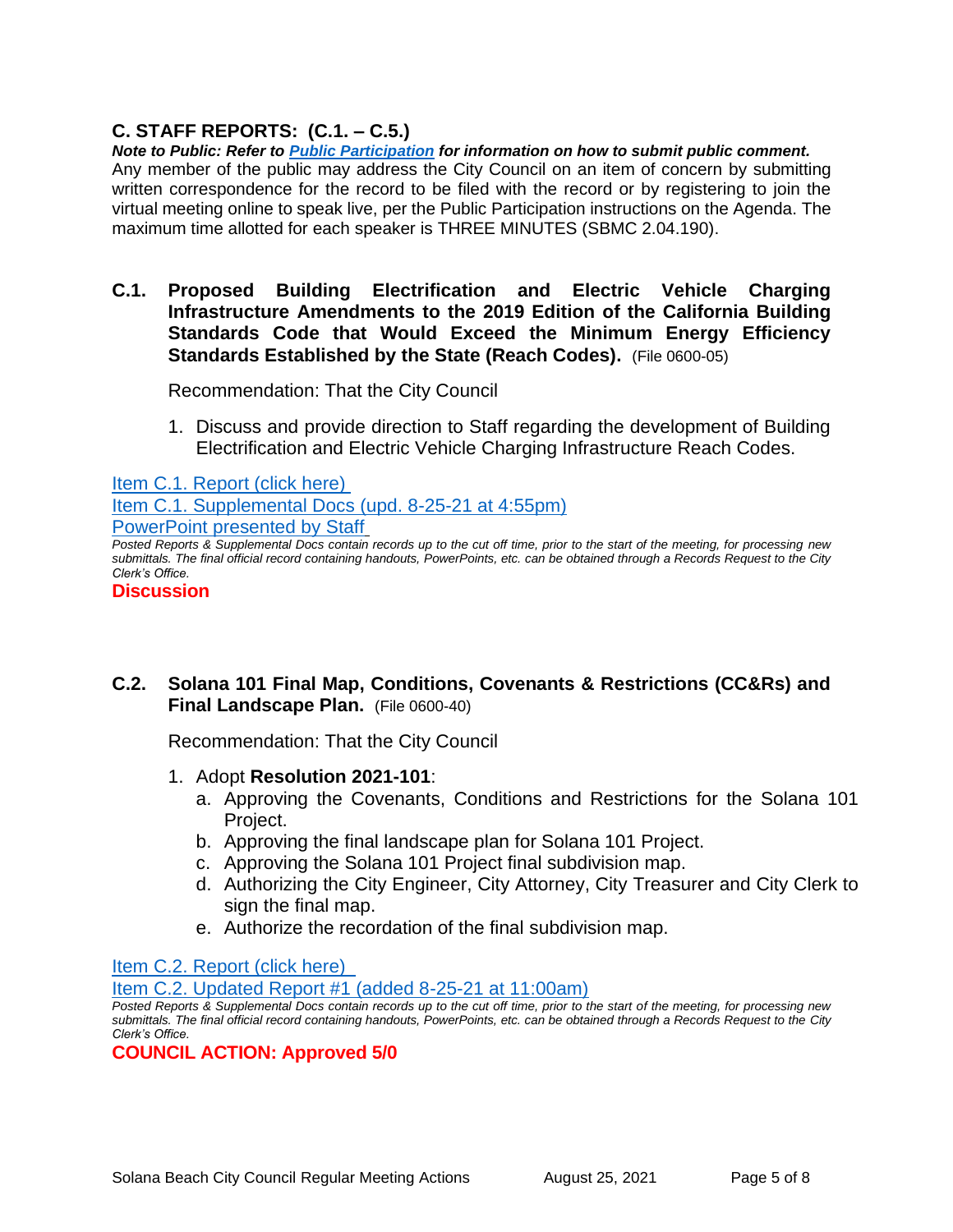# **C.3. Update on City of Kindness Initiative and Discussion of Subcommittee Priorities.** (File 0160-80)

Recommendation: That the City Council

1. Discuss and provide direction on the two initial City of Kindness priority projects.

[Item C.3. Report \(click here\)](https://solanabeach.govoffice3.com/vertical/Sites/%7B840804C2-F869-4904-9AE3-720581350CE7%7D/uploads/Item_C.3._Report_(click_here)_08-25-21_O.pdf) 

*Posted Reports & Supplemental Docs contain records up to the cut off time, prior to the start of the meeting, for processing new submittals. The final official record containing handouts, PowerPoints, etc. can be obtained through a Records Request to the City Clerk's Office.*

#### **Discussion**

#### **C.4. City Website Redesign Update.** (File 0190-60)

Recommendation: That the City Council

1. Receive the update and provide feedback.

[Item C.4. Report \(click here\)](https://solanabeach.govoffice3.com/vertical/Sites/%7B840804C2-F869-4904-9AE3-720581350CE7%7D/uploads/Item_C.4._Report_(click_here)_08-25-21_O.pdf) 

*Posted Reports & Supplemental Docs contain records up to the cut off time, prior to the start of the meeting, for processing new submittals. The final official record containing handouts, PowerPoints, etc. can be obtained through a Records Request to the City Clerk's Office.*

**Discussion** 

**C.5. Adopt (2nd Reading) Ordinance 517 – Amending Chapter 6.20 of the Solana Beach Municipal Code to Comply with State Mandated Organic Waste Disposal Requirements.** (File 1030-50)

Recommendation: That the City Council

1. Adopt **Ordinance 517** amending Chapter 6.20 of the Solana Beach Municipal Code to address state organics recycling mandates.

#### [Item C.5. Report \(click here\)](https://solanabeach.govoffice3.com/vertical/Sites/%7B840804C2-F869-4904-9AE3-720581350CE7%7D/uploads/Item_C.5._Report_(click_here)_08-25-21_O.pdf)

*Posted Reports & Supplemental Docs contain records up to the cut off time, prior to the start of the meeting, for processing new submittals. The final official record containing handouts, PowerPoints, etc. can be obtained through a Records Request to the City Clerk's Office.*

**COUNCIL ACTION: Approved 5/0**

#### **WORK PLAN COMMENTS:**

*Adopted June 23, 2021*

#### **COMPENSATION & REIMBURSEMENT DISCLOSURE:**

GC: Article 2.3. Compensation: 53232.3. (a) Reimbursable expenses shall include, but not be limited to, meals, lodging, and travel. 53232.3 (d) Members of a legislative body shall provide brief reports on meetings attended at the expense of the local agency "*City*" at the next regular meeting of the legislative body.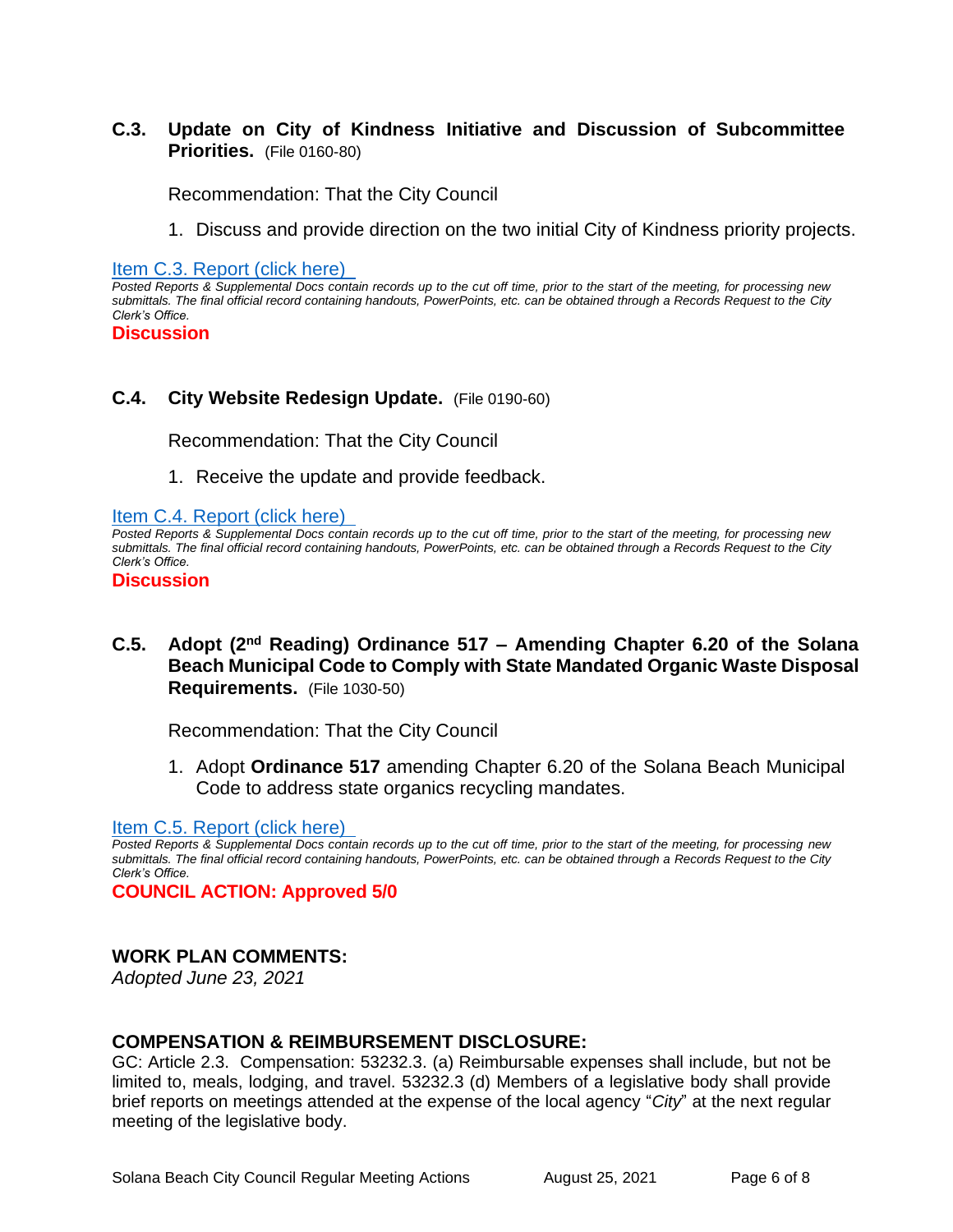# **COUNCIL COMMITTEE REPORTS:** [Council Committees](https://www.ci.solana-beach.ca.us/index.asp?SEC=584E1192-3850-46EA-B977-088AC3E81E0D&Type=B_BASIC)

# **REGIONAL COMMITTEES: (outside agencies, appointed by this Council)**

- a. City Selection Committee (meets twice a year) Primary-Heebner, Alternate-Edson
- b. Clean Energy Alliance (CEA) JPA: Primary-Becker, Alternate-Zito
- c. County Service Area 17: Primary- Harless, Alternate-Edson
- d. Escondido Creek Watershed Authority: Becker /Staff (no alternate).
- e. League of Ca. Cities' San Diego County Executive Committee: Primary-Becker, Alternate-Harless. Subcommittees determined by its members.
- f. League of Ca. Cities' Local Legislative Committee: Primary-Harless, Alternate-Becker
- g. League of Ca. Cities' Coastal Cities Issues Group (CCIG): Primary-Becker, Alternate-**Harless**
- h. North County Dispatch JPA: Primary-Harless, Alternate-Becker
- i. North County Transit District: Primary-Edson, Alternate-Harless
- j. Regional Solid Waste Association (RSWA): Primary-Harless, Alternate-Zito
- k. SANDAG: Primary-Heebner, 1<sup>st</sup> Alternate-Zito, 2<sup>nd</sup> Alternate-Edson. Subcommittees determined by its members.
- l. SANDAG Shoreline Preservation Committee: Primary-Becker, Alternate-Zito
- m. San Dieguito River Valley JPA: Primary-Harless, Alternate-Becker
- n. San Elijo JPA: Primary-Zito, Primary-Becker, Alternate-City Manager
- o. 22<sup>nd</sup> Agricultural District Association Community Relations Committee: Primary-Edson, Primary-Heebner

# **STANDING COMMITTEES: (All Primary Members)** *(Permanent Committees)*

- a. Business Liaison Committee Zito, Edson.
- b. Fire Dept. Management Governance & Organizational Evaluation Harless, Edson
- c. Highway 101 / Cedros Ave. Development Committee Edson, Heebner
- d. Parks and Recreation Committee Zito, Harless
- e. Public Arts Committee Edson, Heebner
- f. School Relations Committee Becker, Harless
- g. Solana Beach-Del Mar Relations Committee Heebner, Edson

# **CITIZEN COMMISSION(S)**

a. Climate Action Commission: Primary-Zito, Alternate-Becker

# **ADJOURN:**

# *Next Regularly Scheduled Meeting is September 8, 2021*

*Always refer the City's website Event Calendar for Special Meetings or an updated schedule. Or Contact City Hall 858-720-2400 [www.cityofsolanabeach.org](http://www.cityofsolanabeach.org/)* 

#### **AFFIDAVIT OF POSTING**

*STATE OF CALIFORNIA COUNTY OF SAN DIEGO CITY OF SOLANA BEACH* §  $\left\{\begin{array}{c} \xi \end{array}\right\}$ 

I, Angela Ivey, City Clerk of the City of Solana Beach, do hereby certify that this Agenda for the August 25, 2021 Council Meeting was called by City Council, Successor Agency to the Redevelopment Agency, Public Financing Authority, and the Housing Authority of the City of Solana Beach, California, was provided and posted on August 18, 2021 at 2:30 p.m. on the City Bulletin Board at the entrance to the City Council Chambers. Said meeting is held at 6:00 p.m., August 25, 2021, in the Council Chambers, at City